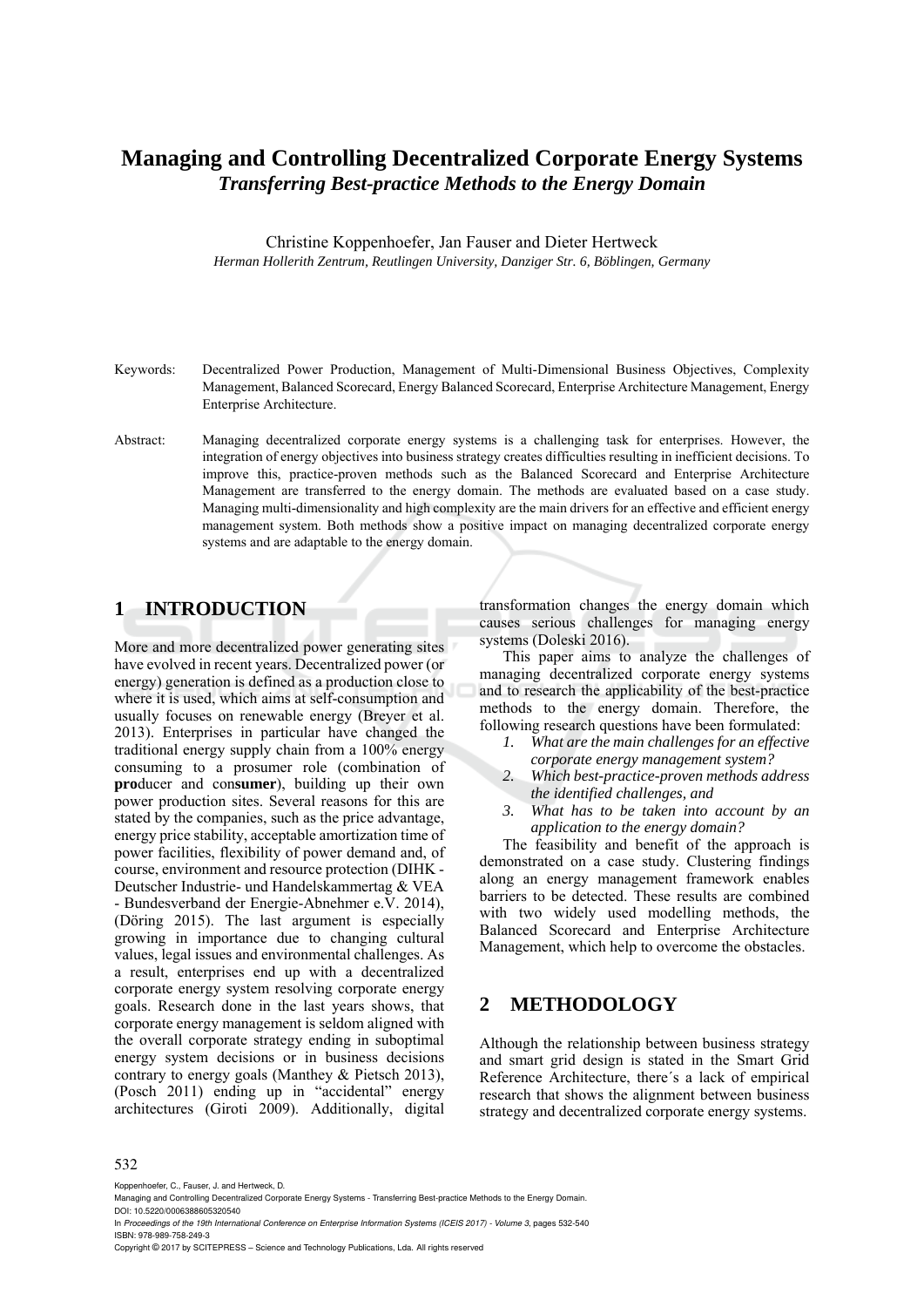The company which was studied in our research offers a unique botanical garden to its visitors and focuses on recreation and relaxation. With over 300 employees in summer and about 150 in winter, it is categorized as a medium-sized company. The company has several decentralized renewable energy generating sites on its property. Ecological goals are clearly stated in its corporate strategy. When the enterprise started implementing an energy management system, various obstacles were detected. Therefore, this case study, which was one of five in a bigger research initiative, focuses on energy efficiency topics, reflecting our research interest and goals and helping us to answer the previously introduced research questions.

Since the aim of this research is to analyze, design, implement and evaluate a new energy management solution, the authors adopt an active role in the development of corporate energy management. Hence, our research activity conforms to the tenets of action research (AR). Baskerville (1999) defines action research as an iterative process involving researchers and practitioners acting together on a particular cycle of activities, including problem diagnosis, action intervention, and reflective learning. AR is a widely discussed collaborative research approach and a significant amount of literature on this topic is available (Avison et al. 1999).

To increase construct validity and reliability (Yin 2009), three data collection methods were used

during the case study: semi-structured interviews, participating observation and document analysis.

Conducted research is part of a public research program named ENsource (www.ensource.de) which focuses on decentralized and flexible solutions for future energy production and distribution. This project is funded by the Ministry of Science, Research and the Arts of the State of Baden-Wuerttemberg, Germany and the European Regional Development Fund (EFRE).

# **3 CASE ANALYSIS**

Establishing decentralized renewable energy generators on the company´s territory is based on the corporate vision to create an economic and ecological balance. The company's founder, who felt a high environmental responsibility, set this goal in place one generation ago. The corporate energy system mainly encompasses four photovoltaic sites, a gas block heat and power station, a wood distillation block heat and power station, a wood pellet power generation site and gas-fired boilers. A local energy provider supplies the additionally needed electrical power and gas. An additional biomass energy site is in discussion. The generating sites are owned and managed by several stakeholders. The traditional



Figure 1: Energy Value Network (own illustration).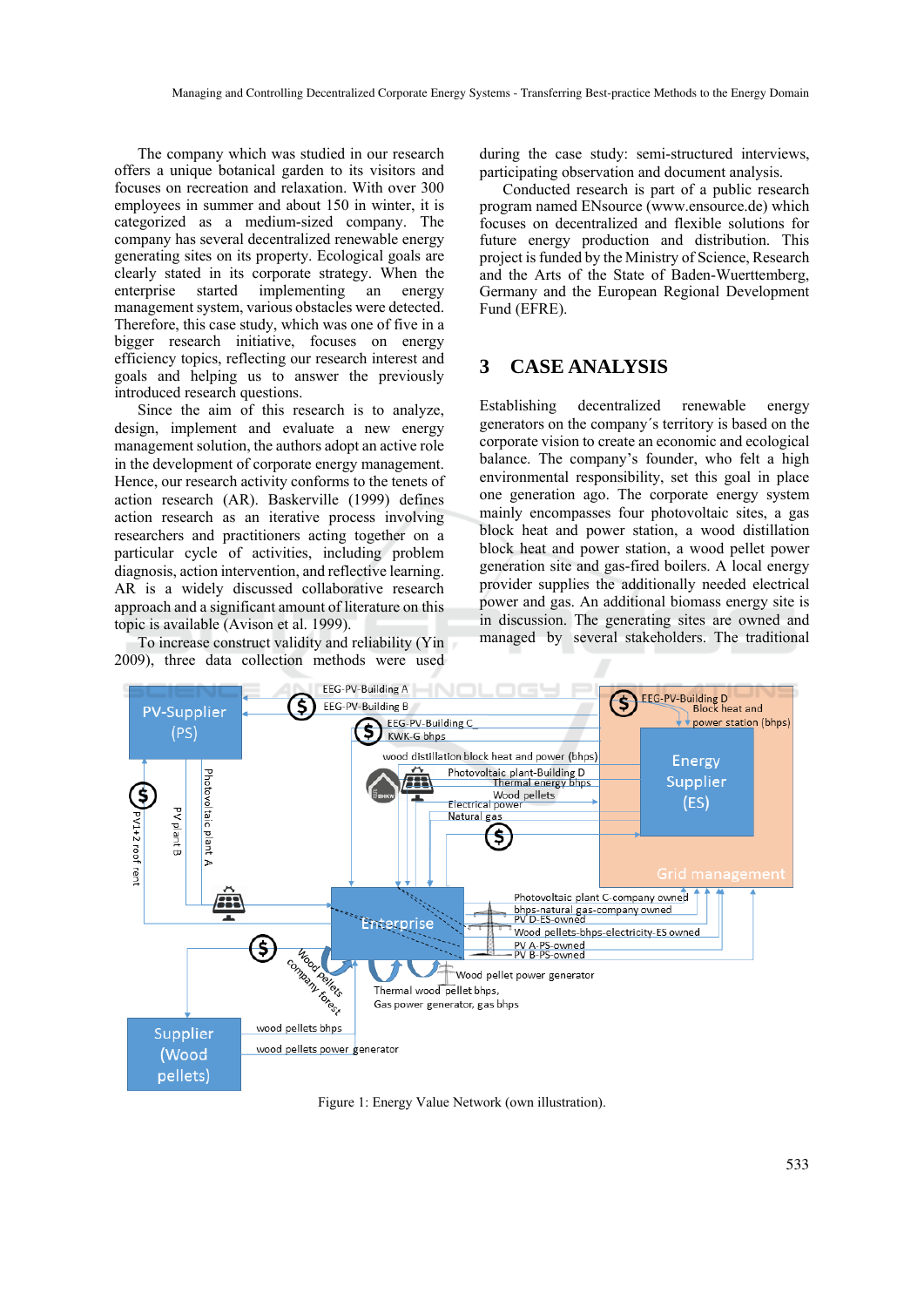energy value chain (centralized power generation  $\Rightarrow$ transmission  $\Rightarrow$  distribution  $\Rightarrow$  Retail through an energy supplier) evolves thereby to an energy value network (Figure 1) where power generation, distribution and retail are combined transactions.

The value network demonstrates the multiplicity of actors and their complex relationships with each other which result in a highly complex and diverse system. Managing such a corporate energy system requires an efficient and effective management system to implement and support the corporate vision.

The scientific literature concerned with energy management systems (EnMS) is still limited and publications focus on practice-oriented books (Hubbuch 2016). A report from Natural Resources Canada proposes a best practice method for energy management and is based on results of training thousands of organizations in energy management (Natural Resources Canada 2015).



Figure 2: Energy management categories (Natural resources Canada, 2015).

According to this best practice guide, effective energy management requires a holistic approach that considers actions in eight categories, which are: Commitment, Planning, Organisation, Projects, Financing, Tracking, Communication, and Training (figure 2). The performance in each category is rated on a scale of 1-5. Level 5 means the organisations works in an optimal way, while level 1 means no action or successful activities can be noted in this category. This method can be used to set an energy policy or to check the state of an EnMS within an organisation.

The findings of the case study are examined and rated using this method to detect gaps in the company's decentralized corporate energy system and then to identify practice-proven methods aiming to close these gaps.

Commitment: The company's vision of an economic and ecological balance is clearly formulated and published. The management board has a high commitment towards this vision and the continuous improvement of the environment is a corporate goal. Three main energy goals (energy saving, energy efficiency and decentralized renewable power generation) were set up in 2013. However, none of these goals are connected with quantifiable numbers nor with a timeline. A tracking of target achievement is not possible. Therefore, the level is set at 4.

Planning: The enterprise started to establish an EnMS according to ISO 50001, a specification created by the International Organization for Standardization for an energy management system.. Accordingly, the company established multiple detailed energy targets. But an outlined roadmap connecting measures to the top energy objectives or vice versa, measures derived from the objectives, is missing. The chosen targets seem unsystematic and have, yet again no quantification. As well, no deadlines are fixed. The published energy targets are either very detailed (e.g. changing a specific catering oven) or very broad (e.g. reconstruction of the green houses). A combining energy concept is missing. This criterion is rated at level 2, aiming to 3 only.

Organisation: There is one person working as an energy manager. His authority to give directions is limited and restricted to recommendations toward other business divisions. The rating of this criterion is 3.

Projects: The development of energy measures and projects are rather ad hoc and opportunity-driven and not systematically connected to the energy objectives. Several identified and published energy targets were not converted into projects due to economic reasons. Therefore, this criterion is rated at level 3 again.

Financing: The energy investments are based on short-term criteria and are, in the end, economically driven. No business case towards monetary effects through energy savings or efficiency has been conducted. The rating is 3 again.

Tracking: Momentarily one of the main tasks of the energy manager is collecting and organizing energy data. At present the available data and its quality is not sufficient for implementing the aspired goals. The unavailability is based upon three factors: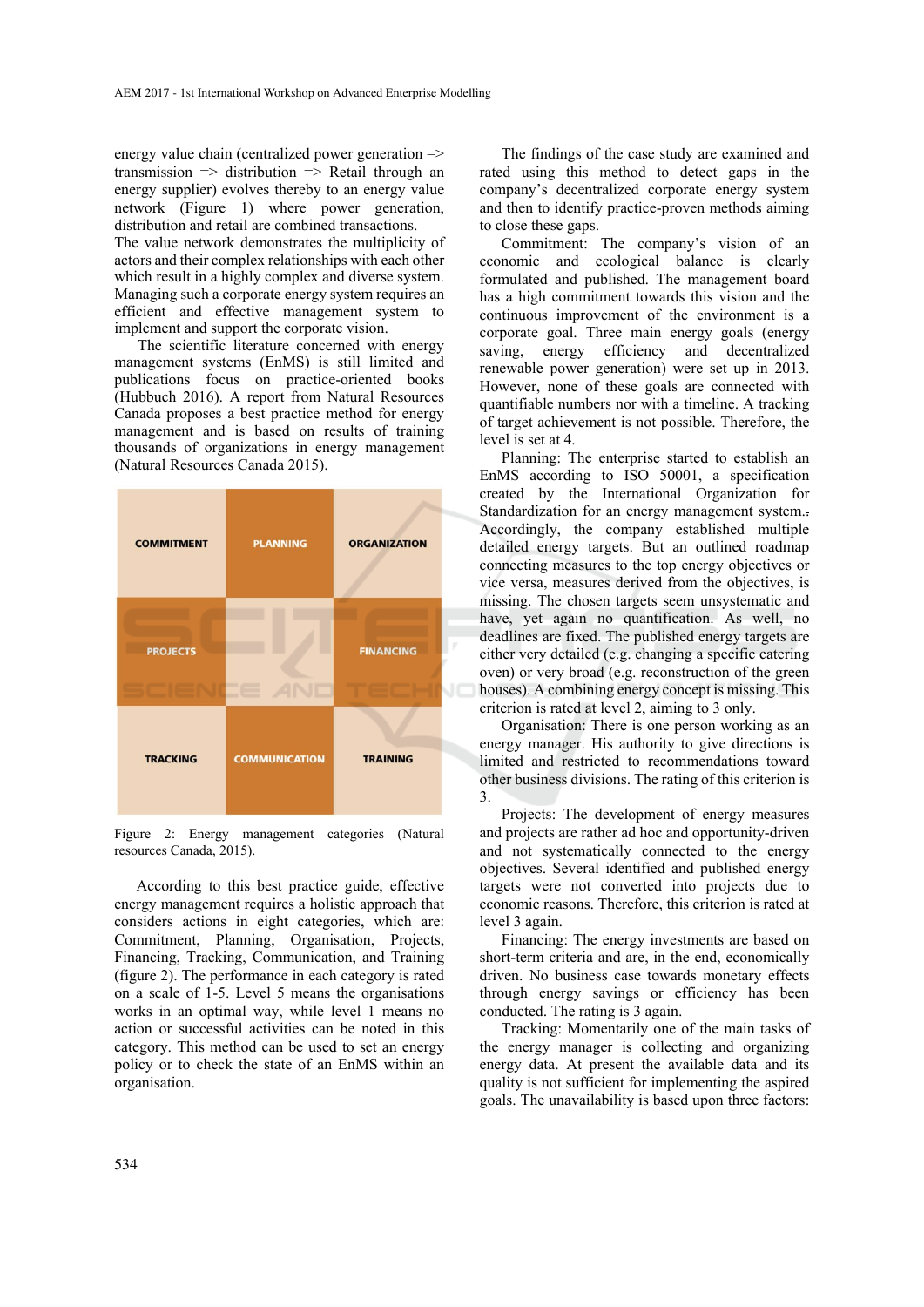no data is measured at relevant local spots, energy data is not digitized and finally the data is not available in the needed aggregation level. For example, it is not possible to assign the energy consumption to the profit centers of the company. Therefore, this criterion is rated with 2.

Communication: Energy communication towards the public and the internal staff exists. On a yearly basis, the company publishes its sustainability report, which includes an overview about energy consumption, targets and projects. Via the company's intranet, energy information is supplied to the staff. The rating of this criterion is 3.

Training: Energy saving and efficiency trainings for staff members takes place. However, results are hardly seen. According to the energy manager a rejection of these topics even occurred due to too many ecological training measures. Taking the results into account, the rating of this criterion is split into 2 (training takes place) and 4 (poor results).



Figure 3: Overview of the ratings and resolving challenges (own illustration). TECHN

Figure 3 gives an overview of the case study ratings. The results show that the company and its management board have a high commitment towards energy objectives and have started energy transformation measures in different areas. Yet, further progress is hindered through two specific categories: planning and tracking. The corporate vision of a balanced economical-ecological strategy (criteria "Commitment") requires an alignment of economic and energy-related objectives and measures (criteria "Planning"). The implemented EnMS doesn´t support such functionality so far. Therefore, the needed energy reflection for corporate decisions has not been implemented and corporate decision making processes are mostly economically driven. To overcome this obstacle **multidimensional viewpoints** have to be included into the company's strategy.

Managing and controlling a decentralized corporate energy system is based on energy data. However, the result in the category "Tracking" shows an essential gap in this area. Missing measurement

spots, heterogeneous data formats and missing digitization processes are the main barriers. On top of that, the high diversity of decentralized power generation systems (figure 1) leads to a **highly complex system**.

# **4 IDENTIFICATION AND TRANSFER OF PRACTICE-PROVEN METHODS**

Based on the case analysis two main challenges are identified: Management of multi-dimensionality and of complexity.

Integrating different viewpoints into a company´s strategy is the basis of the management and controlling method "Balanced Scorecard (BSC)". The BSC approach introduced by Kaplan & Norton in 1992 (Kaplan & Norton 1992) addresses a combination of four business perspectives (financial, customer, internal business processes, and learning and growth) and offers the possibility to integrate further strategic views (Kaplan & Norton 1996). Various new perspectives, for example an ITperspective were implemented successfully in the last years (Huang & Hu 2007), (Van Grembergen & Saull 2001). The BSC is a global standard for managing complex systems and is in widespread use in private (Van Grembergen & Saull 2001), (Huang & Hu 2007) and public sectors (U.S. Departement of Energy 2017). Objectives are linked to measures and quantified through key performance indicators (KPI). Because of this a constant controlling of the improvements is possible. Such a holistic approach enables the integration of energy objectives into multiple corporate strategy dimensions. BSC information systems are widely used and numerous tools exist on the market. Therefore a quick initial implementation of an Energy Balanced Scorecard (EBSC) to improve decentralized corporate energy systems is possible and enables an evaluation of the method adoption.

The Enterprise Architecture Management (EAM) approach has been proven to be an efficient instrument to align business and IT from a holistic perspective and to control the complexity of IT landscapes (Hanschke 2012), (Hauder et al. 2014). EAM is used to model the as-is state landscape and to derive further on to the to-be state. The decentralized energy system reflects a complex energy landscape, which has to be aligned to the corporate objectives. Therefore EAM characteristics provide positive impact for establishing an effective EnMS.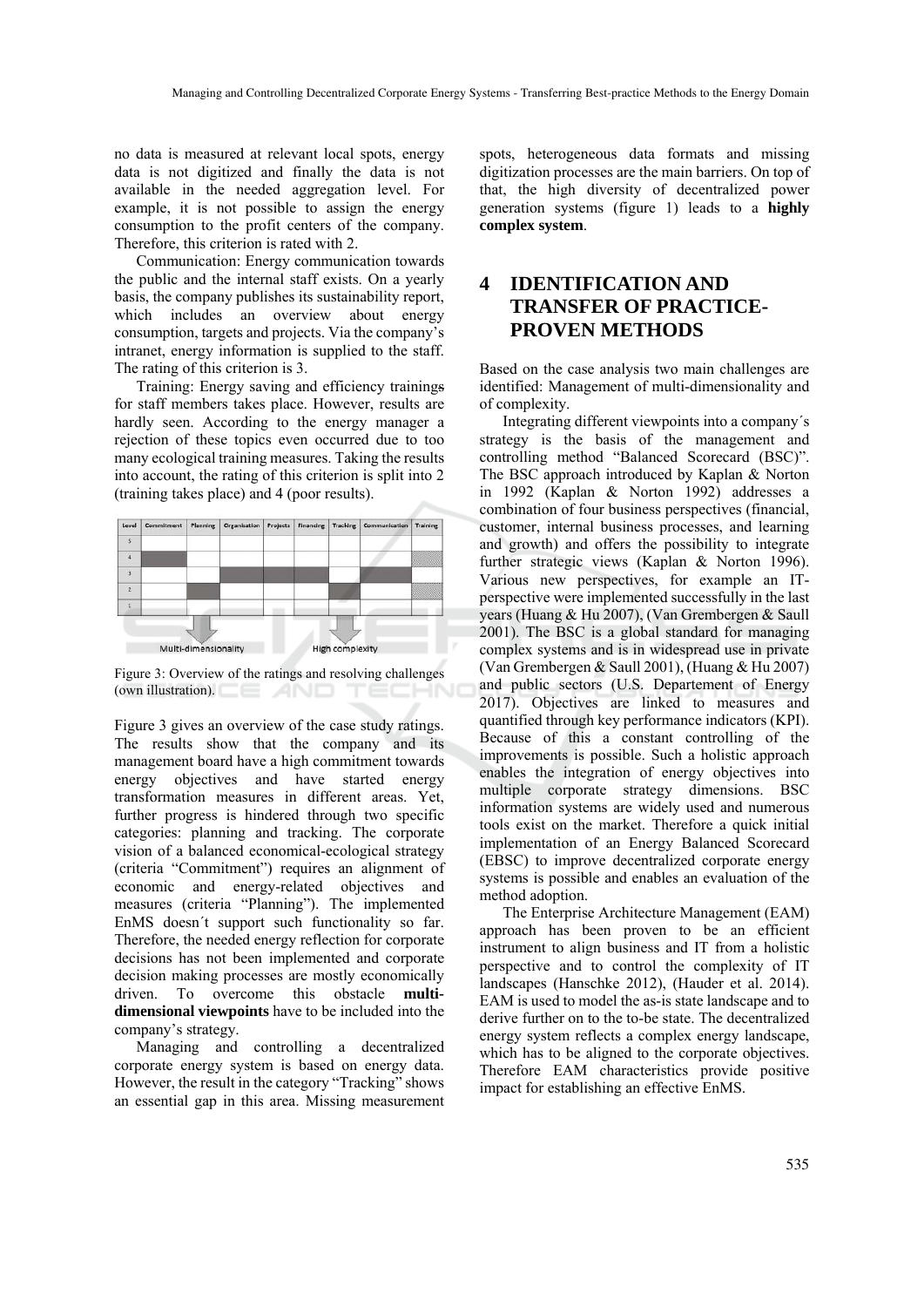EAM is an accepted methodology in practice and academia (Uslar et al. 2013). One of the most used EAM modelling languages is Archimate (The Open Group 2016). Archimate is hosted by The Open Group which also provides "The Open Group Architecture Framework" (TOGAF) (Haren 2011). TOGAF is a widespread and established enterprise architecture framework, which has been elaborated by several large industry actors as members of The Open Group.

### **4.1 Improving EnMS with the Balanced Scorecard Method**

The BSC offers several advantages: First, with this method it is possible to monitor present performances as well as obtaining information about the future ability to perform. Second, it assists in translating an organization's vision into actions through strategic objectives and a set of performance measures supported by specific targets and concrete initiatives. Third, using the BSC facilitates the identification of success drivers, allowing managers to focus on a small number of critical indicators, thereby avoiding information overload (Vieira et al. 2016). Several adoptions of the BSC towards sustainability addressing social and environmental dimensions have been implemented in the last years (Figge et al. 2002), (Arnold et al. 2003), (Sidiropoulos et al. 2004) and proved that integrating ecological perspectives is successful. However, the implementation of an energy viewpoint is hardly dealt with in scientific literature (Vieira et al. 2016) and seldom found in practice (Laue 2016).

Based on the results of the case analysis an Energy BSC was modelled using the software "ADOSCORE" from BOC. A typical corporate objective was selected to demonstrate the usefulness of managing multi-dimensional corporate goals with an inclusion of energy perspectives. "Increasing the number of park visitors (customers)" is a typical business goal and reflects the interdependencies<br>between customer-, financial- and energy between customer-, financial- and energy dimensions. The relations between these dimensions illustrates the impact of customer measures on financial and energy goals and vice versa. The energy BSC is illustrated in figure 4.

Pyramids with connected KPIs to enable an ongoing controlling process, symbolize objectives in each perspective. Red or green dots signal a positive or negative development according to pre-quantified goals. An aspired increase of visitors (green dot) leads in the financial perspective to a revenue increase and higher profits which results in a rise of the equity ratio. Simultaneously on the energy perspective due to higher power demands through e.g. higher catering



Figure 4: Energy BSC (own illustration).

activities, the KPI for decentralized renewable power generation is turning negative as well as the energy objective "Energy savings". The Energy BSC signals the energy manager, and respectively the board of management, when there is a need for adjustments.

The implementation of an Energy BSC showed that the method provides corporate management with a transparent controlling process integrating energy goals into corporate strategy. Taking the studied case, the model indicates direct negative consequences on the energy goals through increasing visitor numbers. Identifying such goal conflicts between strategic dimensions enables the management to set up compensating energy measures or to adjust customer goals.

For an effective EnMS an on-going controlling and decision making process with up-to–date information is necessary. A data-warehouse-based BSC standard software like ADOSCORE offers the possibility to integrate energy data via Excel or SQLdatabase-statements enabling a continuous digital data integration. However, the analysis of the studied case expresses a gap regarding data tracking, grounded on the heterogeneous database and the nonexisting digital energy data flow that significantly hinders the multi-dimensional controlling process.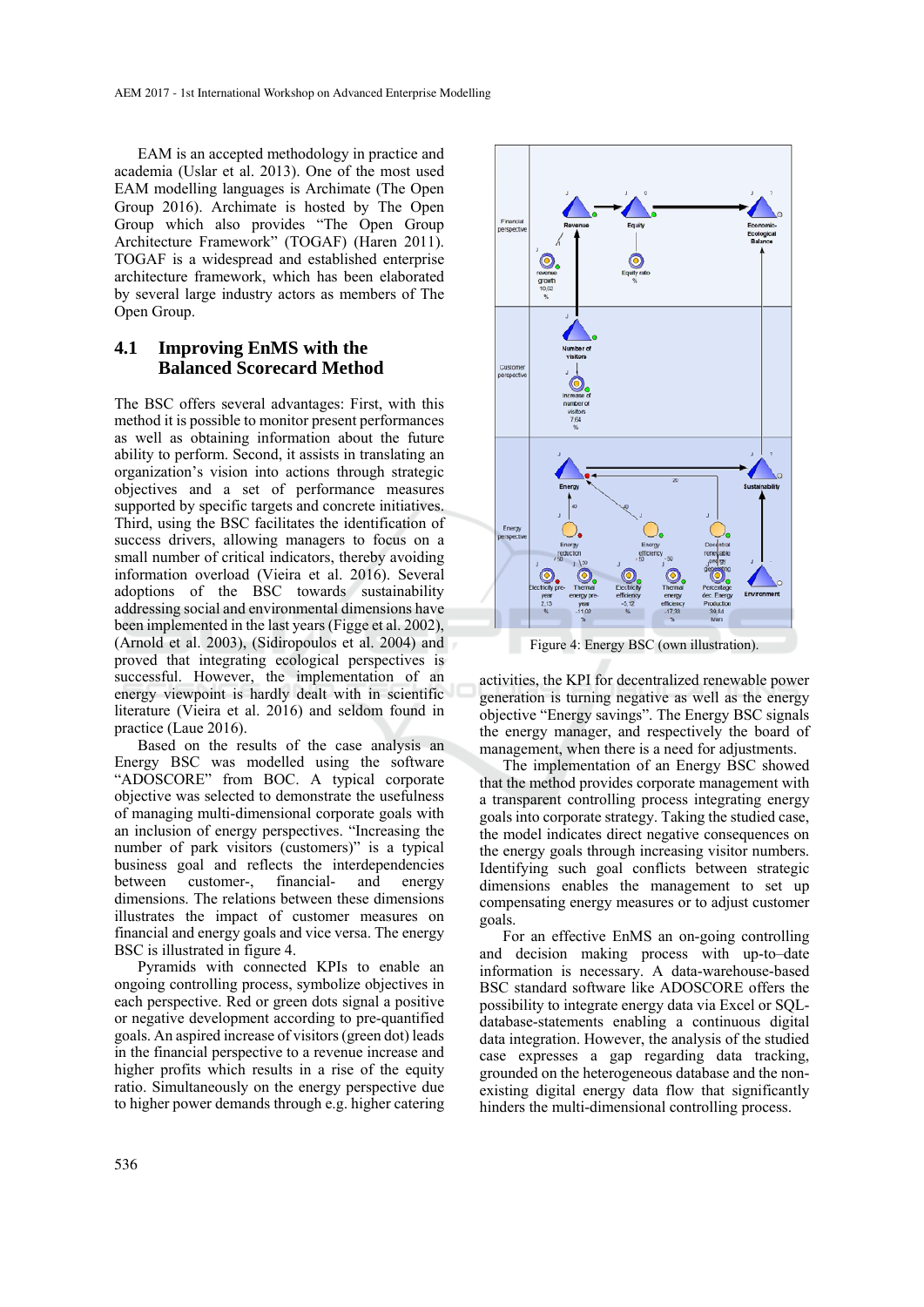Managing and controlling energy goals in a corporate strategy with BSC has been applied positively. The BSC offers the possibility to manage the multi-dimensionality of a corporate energy system. Therefore, transferring the BSC method onto the energy domain is possible and results in a positive impact. Yet, the analyzed BSC approach focused test wise on one business goal only. An expansion of the BSC combing all relevant corporate perspectives has not been conducted yet. Further, the BSC method is only as good as the selected measures and KPIs.

Finally, the findings of the case study indicate clearly that a fully digital energy data process is the foundation of an effective and efficient usage of the BSC.

### **4.2 Modelling Corporate Energy Systems with Enterprise Architecture Management**

An enterprise is a complex and highly integrated system consisting of processes, organizations, information and technologies, with interrelationships and dependencies in order to reach common goals (Razavi et al. 2011). A common problem of many medium-sized enterprises is the diverse IT-landscape. A mostly unsystematic growth of applications in enterprises over time results in "accidental architectures" (Giroti 2009). The corporate energy system with its high diversity and its unsystematic growth leads to a similar development with similar difficulties like in the area of IT. Taking the case study results (criteria "Tracking"), data heterogeneity and non-existent digital energy data processes resemble the IT-domain. In order to solve these problems enterprises need to be aware of their relations among strategy, business processes, applications, information infrastructures and roles.

Enterprise Architecture Management (EAM) contributes to solve these problems. It is a holistic approach providing methods and tools to establish a complete perspective on enterprises (Lankhorst 2013). Architecture is thereby defined as a fundamental concept of a system in its environment, embodied in its elements, relationships, and in the principles of its design and evolution (International Organization Of Standardization 2011). According to (Lankhorst 2013), EAM can be defined as "a coherent whole of principles, methods, and models that are used in the design and realization of an enterprise's organizational structure, business processes, information systems, and infrastructure". In this context, EAM provides an approach for a systematic development of the organization in accordance with its strategic goals (Ahlemann et al. 2012). Thus, EAM

evolves as a best-practice method that positively assists an EnMS.

In the findings of the case analysis, several characteristics were identified indicating EAM solution potential: First, the complex, unsystematic development of corporate energy architecture; second the multiple energy consumers (e.g. catering facilities, greenhouses, administration, event facilities), third the heterogeneous energy data landscape resulting in missing data recording spots, only analog data existence at various metering spots and rough data. And finally the incoherent energy data process.

For modelling the Enterprise Architecture, the ArchiMate 3.0 (The Open Group 2016) modeling language was selected because the entity "physical elements" enables the modeling of power generation sites. For modeling the Archimate models, we used the modelling tool Signavio. The modelled Energy Enterprise Architecture (figure 4 and 5) shows a simplified representation of the energy system in our case study. The model enables the visualization of the current energy data process, the identification of digital gaps, and the planning of a roadmap towards a better fitting, future Energy Enterprise Architecture.

Figure 5 shows the energy data process on a high granular level. The business process consists of three steps (entity "Business process"): capturing electricity energy production, capturing electricity energy consumption and balancing production and consumption data. The process is connected (entity "Realization") with two separate Excel-files (entity "Application component"). For reasons of better demonstration, just the electrical power grid is modelled. The model points out the existence of sideby-side energy Excel sheets.



Figure 5: Energy Data Process (own illustration).

The Energy Enterprise Architecture (figure 6) reflects the business process "increasing park visitors" and its resolution in higher energy demand in catering facilities (chapter 4.1).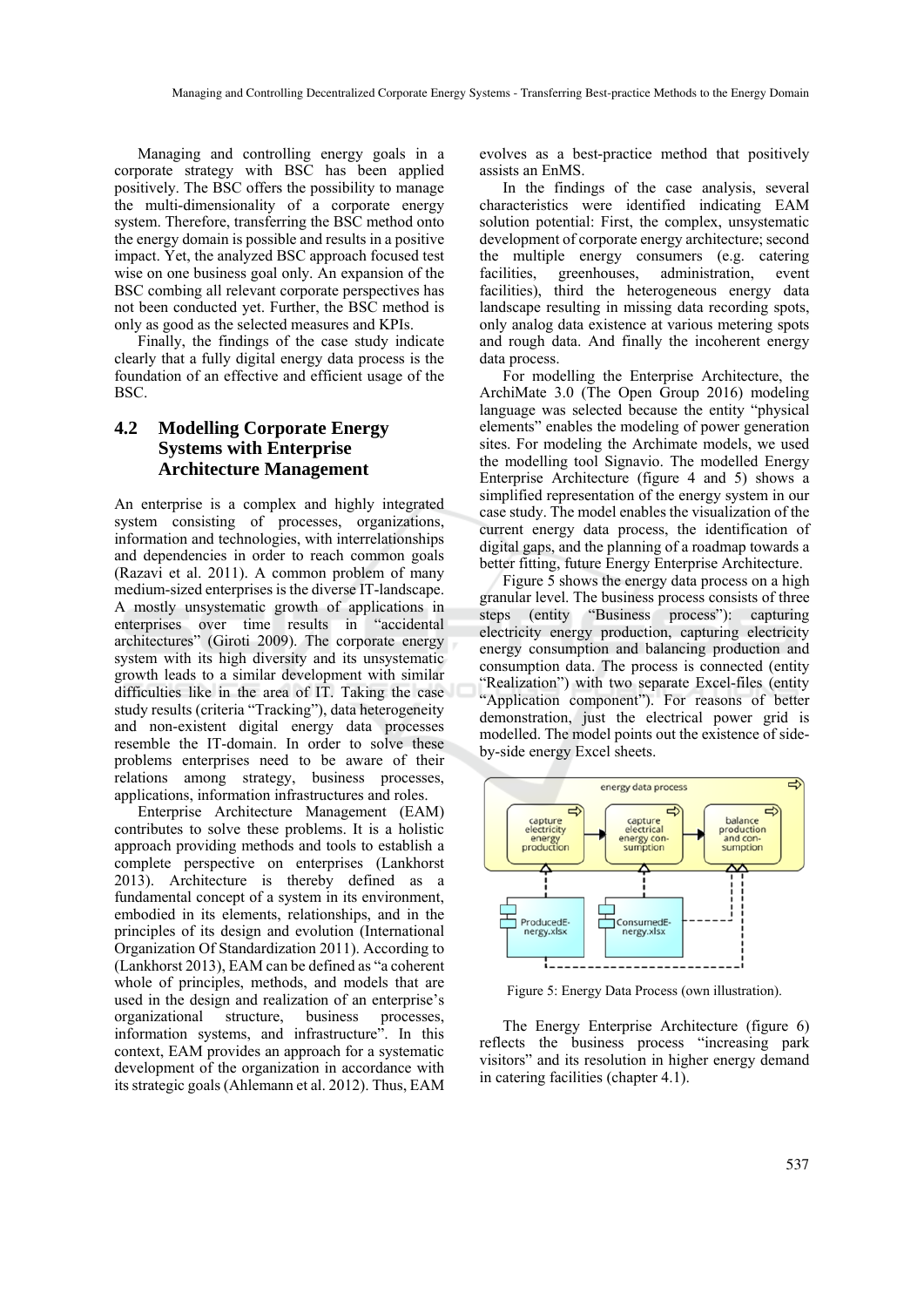

Figure 6: Energy Enterprise Architecture (own illustration).

It describes the data sources for generated and consumed electrical power linked to the above mentioned Excel-files. Today, the energy data recording process is carried out manually. Data from electric meters is manually written into an Excel file The Energy EA displays the decentralized power generation system with its generation material as well as the catering electricity consumers. Producer and consumers are connected via the power grid.

The Energy EA reflects the as-is state of the decentralized energy system and enables the energy manager to identify data gaps, existing data flows, the quality of data (analog-to-digital), data sources etc. This information is the baseline for planning the tobe-model based on a corresponding roadmap.

Modelling an Energy EA provides a positive impact for an effective energy management system and is therefore a useful method for managing the energy domain in a digital, data driven process. By now the modelling approach is simplified and represents only a small part of the decentralized energy system. Different viewpoints have to be integrated as well. Still, designing an Energy EA and the development of an EA-roadmap is the basis for the implementation of an effective Energy Scorecard and an enterprise wide, multidimensional Controlling System.

# **5 CONCLUSION**

Decentralized corporate energy systems have evolved constantly in recent years, changing the role of enterprises to energy prosumers. Companies are motivated to build up their own power production sites due to price advantages, energy price stability, power demand flexibility, environmental protection and legal obligations. However, establishing an effective EnMS relies on challenges in eight different categories. Applying these to the conducted case, our study identified two main obstacles: Managing Multi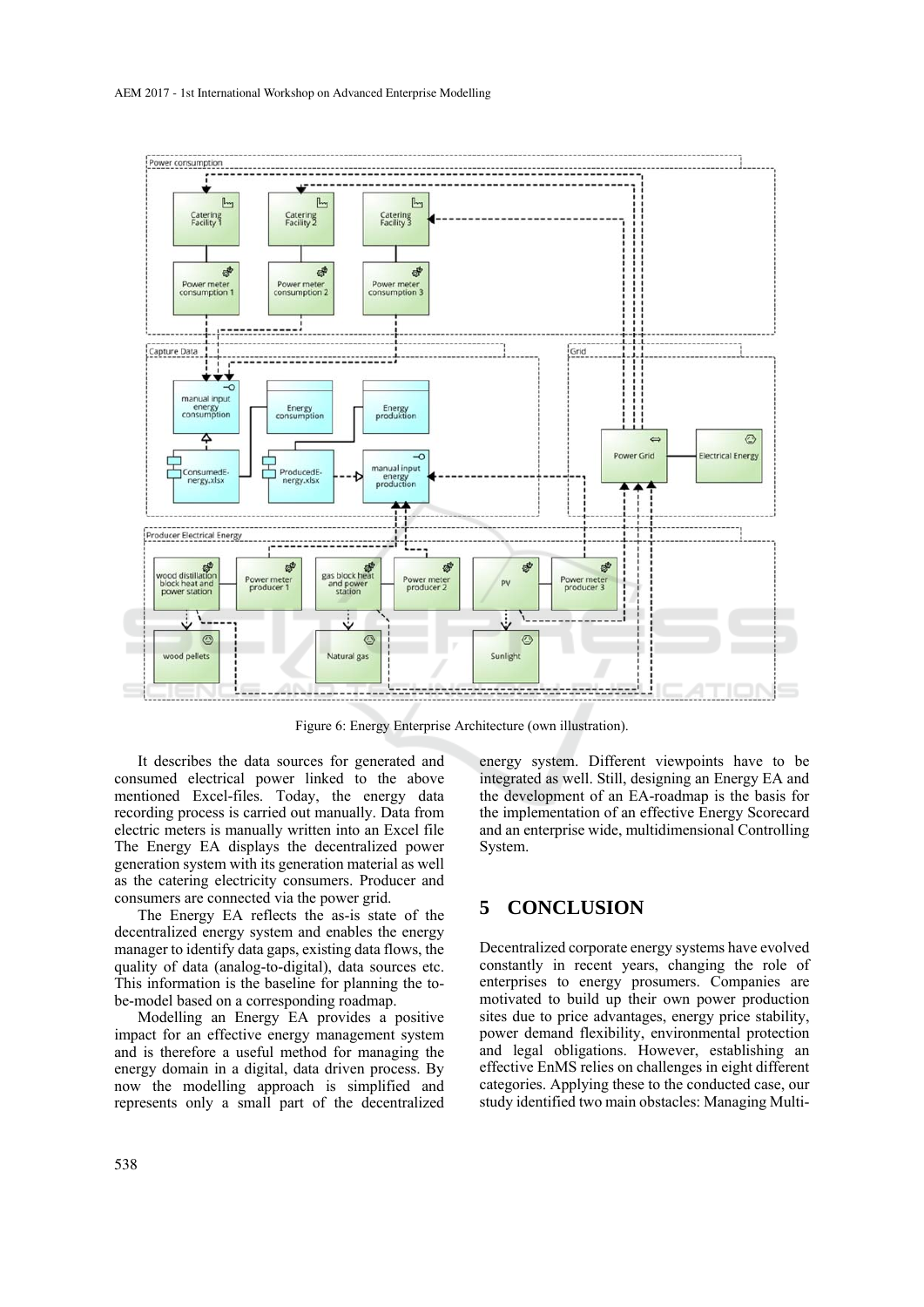dimensional target systems and enterprise complexity.

Two practice-methods that address these challenges, the Balanced Scorecard and Enterprise Architecture Management were identified and evaluated in this paper. The Balanced Scorecard enables enterprises to manage complex and link multi-dimensional strategies. However, the current energy EA can´t deliver the energy data necessary for proper system management. EA Modelling enables the visualization of the energy enterprise architecture to identify gaps in data flow and digital processes. These gaps define the roadmap towards a future Energy Enterprise Architecture that copes with the planned future development.

The transfer and partial integration of BSC and EAM to the energy domain seems to offer a promising impact for managing corporate energy systems. Yet, further research is needed in respect of method integration, to find standardized interfaces between business demand and operational energy system data sources. Future research on conceptual models and their validation by empirical use cases will elaborate the data driven management of decentralized energy systems.

### **REFERENCES**

- Ahlemann, F. et al., 2012. *Strategic Enterprise Architecture Management*, Berlin, Heidelberg: Springer Berlin Heidelberg.
- Arnold, W., Freimann, J. & Kurz, R., 2003. Sustainable Balanced Scorecard (SBS): Integration von Nachhaltigkeitsaspekten in das BSC-Konzept. *Controlling und Management*, 47(6), pp.391–401.
- Avison, D.E. et al., 1999. Action research. *Communications of the ACM*, 42(1), pp.94–97.
- Baskerville, R.L., 1999. Investigating Information Systems with Action Research. *Communications of the Association for Information Systems*, 2(3), pp.1–32.
- Breyer,C. et al., 2014. Vergleich und Optimierung von zentral und dezentral orientierten Ausbaupfaden zu einer Stromversorgung aus Erneuerbaren Energien in Deutschland, a study of the Reiner Lemoine Institut gGmbH on behalf of the 100 prozent erneuerbar stiftung, Heleakala-Stiftung and Bundesverband mittelständische Wirtschaft (BVMW), Berlin. Availbale at: at:

https://www.bvmw.de/fileadmin/download/Download s allg. Dokumente/politik/Studie zur dezentralen En ergiewende.pdf.pdf.

- DIHK Deutscher Industrie- und Handelskammertag & VEA - Bundesverband der Energie-Abnehmer e.V., 2014. *Faktenpapier Eigenerzeugung von Strom*,
- Doleski, O.D., 2016. *Utility 4.0*,
- Döring, S., 2015. *Energieerzeugung nach Novellierung des EEG*, Berlin, Heidelberg: Springer.
- Figge, F. et al., 2002. The Sustainability Balanced Scorecard - linking sustainability management to business strategy. *Business Strategy and the Environment*, 11(5), pp.269–284.
- Giroti, T., 2009. Integration Roadmap for Smart Grid: From Accidental Architecture to Smart Grid Architecture. *Proceedings of the Grid-Interop 2009*.
- Van Grembergen, W. & Saull, R., 2001. Aligning business and information technology through the balanced scorecard at a major Canadian financial group: its status measured with an IT BSC maturity model. In *Proceedings of the 34th Annual Hawaii International Conference on System Sciences*. IEEE Comput. Soc, p. 10.
- Hanschke, I., 2012. *Enterprise-Architecture-Management einfach und effektiv: ein praktischer Leitfaden für die Einführung des EAM*, Hanser.
- Haren, V., 2011. *TOGAF Version 9.1* 10th ed., Van Haren Publishing.
- Hauder, M. et al., 2014. Agile Enterprise Architecture Management: An Analysis on the Application of Agile Principles. *4th International Symposium on Business Modeling and Software Design*.
- Huang, C.D. & Hu, Q., 2007. Achieving IT-Business Strategic Alignment via Enterprise-Wide Implementation of Balanced Scorecards. *Information Systems Management*, 24(2), pp.173–184.
- Hubbuch, M., 2016. Energy Management in Public Organisations. In S. B. Nielsen & P. A. Jensen, eds. *Research papers for EuroFM's 15th research symposium at EFMC2016*. Kgs. Lyngby: Polyteknisk Boghandel og Forlag, pp. 172–184.
- International Organization Of Standardization, 2011. ISO/IEC/IEEE 42010:2011 - Systems and software engineering -- Architecture description. *ISOIECIEEE 420102011E Revision of ISOIEC 420102007 and IEEE Std 14712000*, 2011(March), pp.1–46.
- Kaplan, R.S. & Norton, D.P., 1992. The balanced scorecard: Measures that drive performance. *Harvard Business Review*, 70(1), pp.71–79.
- Kaplan, R.S. & Norton, D.P., 1996. Using the Balanced Scorecard as a Strategic Management System. *Harvard Business Review*, 74(1), pp.75–85.
- Lankhorst, M., 2013. *Enterprise Architecture at Work*, Berlin, Heidelberg: Springer Berlin Heidelberg.
- Laue, H., 2016. Die Umwelt geht vor. Solarpark, Ökogas & Co. - Ensinger Minaral-Heilquellen wirtschaften nachhaltig. *Die Getränkeindustrie*, 2, pp.16–18.
- Manthey, C. & Pietsch, T., 2013. Entwicklung eines Reifegradmodells für das IT-gestützte Energiemanagement. In J. Marx Gómez, C. Lang, & V. Wohlgemuth, eds. *IT-gestütztes Ressourcen- und Energiemanagement*. Springer Vieweg Berlin Heidelberg, pp. 485–497.
- Natural Resources Canada, 2015. Energy Management Best Practices Guide. , p.45. Available at: http://www.nrcan.gc.ca/sites/www.nrcan.gc.ca/files/oe e/files/pdf/publications/commercial/best\_practices\_e.p df [Accessed March 3, 2017].